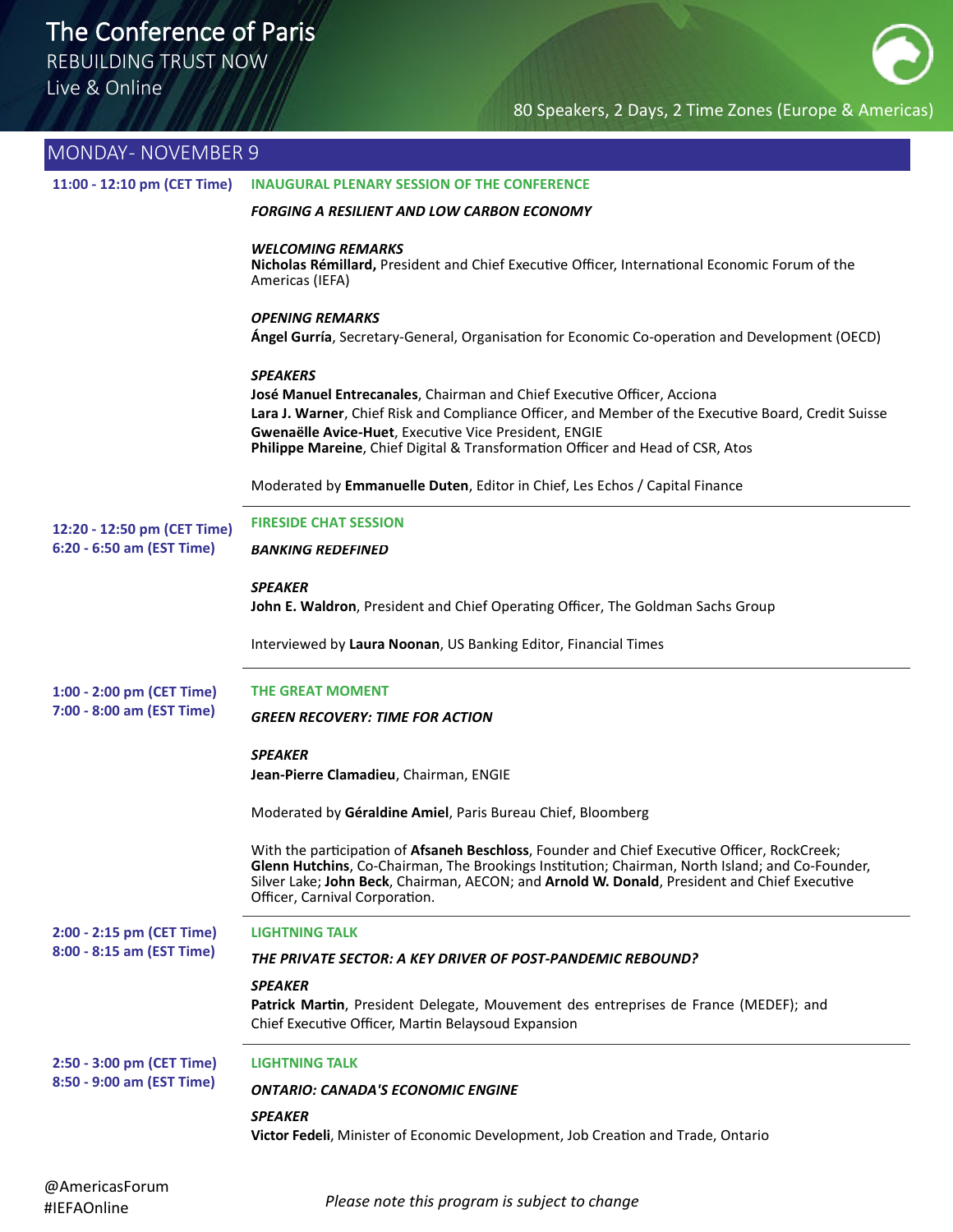REBUILDING TRUST NOW

Live & Online

| <b>MONDAY- NOVEMBER 9</b>                                |                                                                                                                                           |
|----------------------------------------------------------|-------------------------------------------------------------------------------------------------------------------------------------------|
| 3:00 - 3:50 pm (CET Time)<br>9:00 - 9:50 am (EST Time)   | <b>PLENARY SESSION 1</b>                                                                                                                  |
|                                                          | THE LOST YEAR: HOW TO RESTART THE ECONOMY                                                                                                 |
|                                                          | <b>SPEAKERS</b>                                                                                                                           |
|                                                          | Jean-Pierre Mustier, Group Chief Executive Officer, UniCredit<br>George H. Walker, Chairman and Chief Executive Officer, Neuberger Berman |
|                                                          | Martin Coiteux, Head of Economic Analysis and Global Strategy, Caisse de dépôt et placement du                                            |
|                                                          | Québec                                                                                                                                    |
|                                                          | Geoffrey Okamoto, First Deputy Managing Director, International Monetary Fund (IMF)                                                       |
|                                                          | Moderated by Swaha Pattanaik, Global Economics Editor, Reuters Breakingviews                                                              |
| 3:50 - 4:00 pm (CET Time)                                | <b>LIGHTNING TALK</b>                                                                                                                     |
| 9:50 - 10:00 am (EST Time)                               | <b>ADAPTING TO A CHANGING ENVIRONMENT</b>                                                                                                 |
|                                                          | <b>SPEAKER</b><br>Alison Mass, Chairman of the Investment Banking Division, The Goldman Sachs Group                                       |
|                                                          | <b>INTERVIEWED BY</b>                                                                                                                     |
|                                                          | Sridhar Natarajan, Reporter, Bloomberg News                                                                                               |
| 4:00 - 4:50 pm (CET Time)                                | <b>PLENARY SESSION 2</b>                                                                                                                  |
| 10:00 - 10:50 am (EST Time)                              | <b>MANAGING IN UNCERTAIN TIMES</b>                                                                                                        |
|                                                          | <b>SPEAKERS</b>                                                                                                                           |
|                                                          | Rodney McMullen, Chairman and Chief Executive Officer, Kroger                                                                             |
|                                                          | Sébastien Bazin, Chairman and Chief Executive Officer, Accor                                                                              |
|                                                          | Mark Hawkins, President and Chief Financial Officer, Salesforce                                                                           |
|                                                          | Moderated by Gerard Baker, Editor-at-Large, The Wall Street Journal                                                                       |
|                                                          | In collaboration with the Master International Economics and Development, Université Paris Dauphine-                                      |
|                                                          | PSL for the Masterclass program.                                                                                                          |
| 5:00 - 5:30 pm (CET Time)                                | <b>FIRESIDE CHAT SESSION</b>                                                                                                              |
| 11:00 - 11:30 am (EST Time)                              | THE NEW ENERGY LANDSCAPE                                                                                                                  |
|                                                          | <b>SPEAKER</b>                                                                                                                            |
|                                                          | Patrick Pouyanné, Chairman and Chief Executive Officer, Total                                                                             |
|                                                          | Interviewed by Géraldine Amiel, Paris Bureau Chief, Bloomberg                                                                             |
| 5:40 - 6:10 pm (CET Time)<br>11:40 - 12:10 pm (EST Time) | <b>FIRESIDE CHAT SESSION</b>                                                                                                              |
|                                                          | THE US ELECTIONS: WHAT NOW?                                                                                                               |
|                                                          | <b>SPEAKER</b>                                                                                                                            |
|                                                          | John R. Allen, President, The Brookings Institution                                                                                       |
|                                                          | Interviewed by Courtney Weaver, US Political Correspondent, Financial Times                                                               |
| @AmericasForum                                           |                                                                                                                                           |
| #IEFAOnline                                              | Please note this program is subject to change                                                                                             |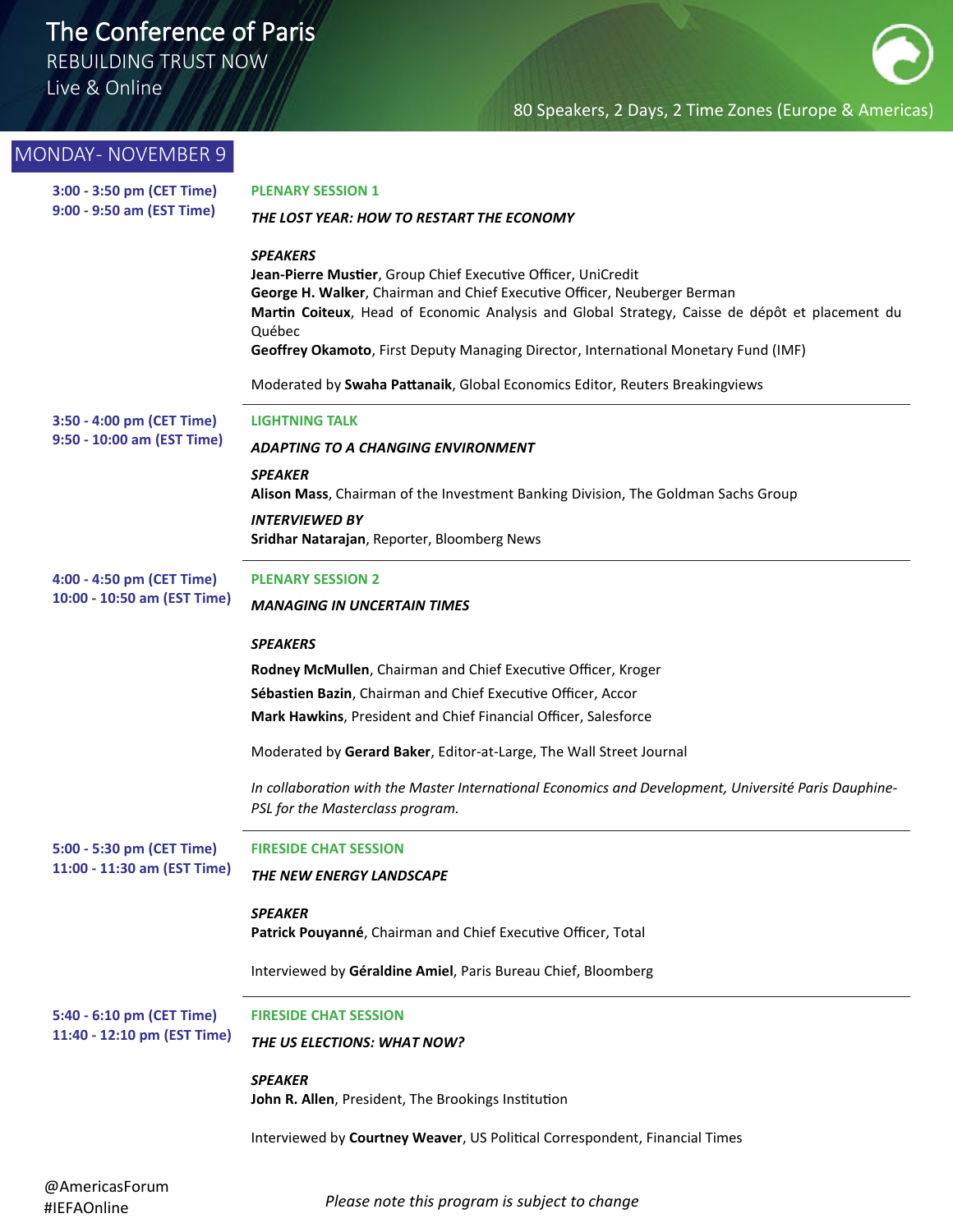REBUILDING TRUST NOW

Live & Online

| MONDAY- NOVEMBER 9                                       |                                                                                                         |
|----------------------------------------------------------|---------------------------------------------------------------------------------------------------------|
| 6:20 - 6:50 pm (CET Time)<br>12:20 - 12:50 pm (EST Time) | <b>FIRESIDE CHAT SESSION</b>                                                                            |
|                                                          | NAVIGATING UNPRECEDENTED VOLATILITY                                                                     |
|                                                          | <b>SPEAKER</b><br>Stacey Cunningham, President, New York Stock Exchange (NYSE)                          |
|                                                          | Interviewed by Sonali Basak, Wall Street Reporter, Bloomberg                                            |
| 8:00 - 8:10 pm (CET Time)                                | <b>LIGHTNING TALK</b>                                                                                   |
| 2:00 - 2:10 pm (EST Time)                                | <b>BEYOND FINANCIALS: THE IMPORTANCE OF ESG</b>                                                         |
|                                                          | <b>SPEAKER</b><br>Alain Papiasse, Chairman of Corporate and Institutional Banking, BNP Paribas          |
| 8:10 - 8:40 pm (CET Time)                                | <b>FIRESIDE CHAT SESSION</b>                                                                            |
| 2:10 - 2:40 pm (EST Time)                                | GLOBAL MARKETS AND THE ESG ADVANTAGE: MAKING AN IMPACT FOR ALL                                          |
|                                                          | <b>SPEAKER</b><br>Douglas Peterson, President and Chief Executive Officer, S&P Global                   |
|                                                          | Interviewed by Diane Francis, Editor-at-Large, Financial Post                                           |
| 8:50 - 9:20 pm (CET Time)                                | <b>FIRESIDE CHAT SESSION</b>                                                                            |
| 2:50 - 3:20 pm (EST Time)                                | IS THE PANDEMIC RESHAPING GEOPOLITICS AND BUSINESS?                                                     |
|                                                          | <b>SPEAKER</b>                                                                                          |
|                                                          | David McCormick, Chief Executive Officer, Bridgewater Associates                                        |
|                                                          | Interviewed by Charlotte Howard, NY Bureau Chief, The Economist                                         |
| 9:20 - 9:30 pm (CET Time)                                | <b>LIGHTNING TALK</b>                                                                                   |
| 3:20 - 3:30 pm (EST Time)                                | <b>MANAGING MULTIPLE ONGOING CRISES</b>                                                                 |
|                                                          | <b>SPEAKER</b><br>Tess Baker, Director of Security and Crisis Consulting, Crisis24 a GardaWorld company |
| 9:30 - 10:00 pm (CET Time)<br>3:30 - 4:00 pm (EST Time)  | <b>FIRESIDE CHAT SESSION</b>                                                                            |
|                                                          | MAKING THE DIGITAL ECONOMY WORK FOR EVERYONE                                                            |
|                                                          | <b>SPEAKER</b><br>Ajay Banga, Chief Executive Officer, Mastercard                                       |
|                                                          | Interviewed by David Gelles, Reporter, The New York Times                                               |
| 10:00 - 10:10 pm (CET Time)<br>4:00 - 4:10 pm (EST Time) | <b>CLOSING REMARKS</b>                                                                                  |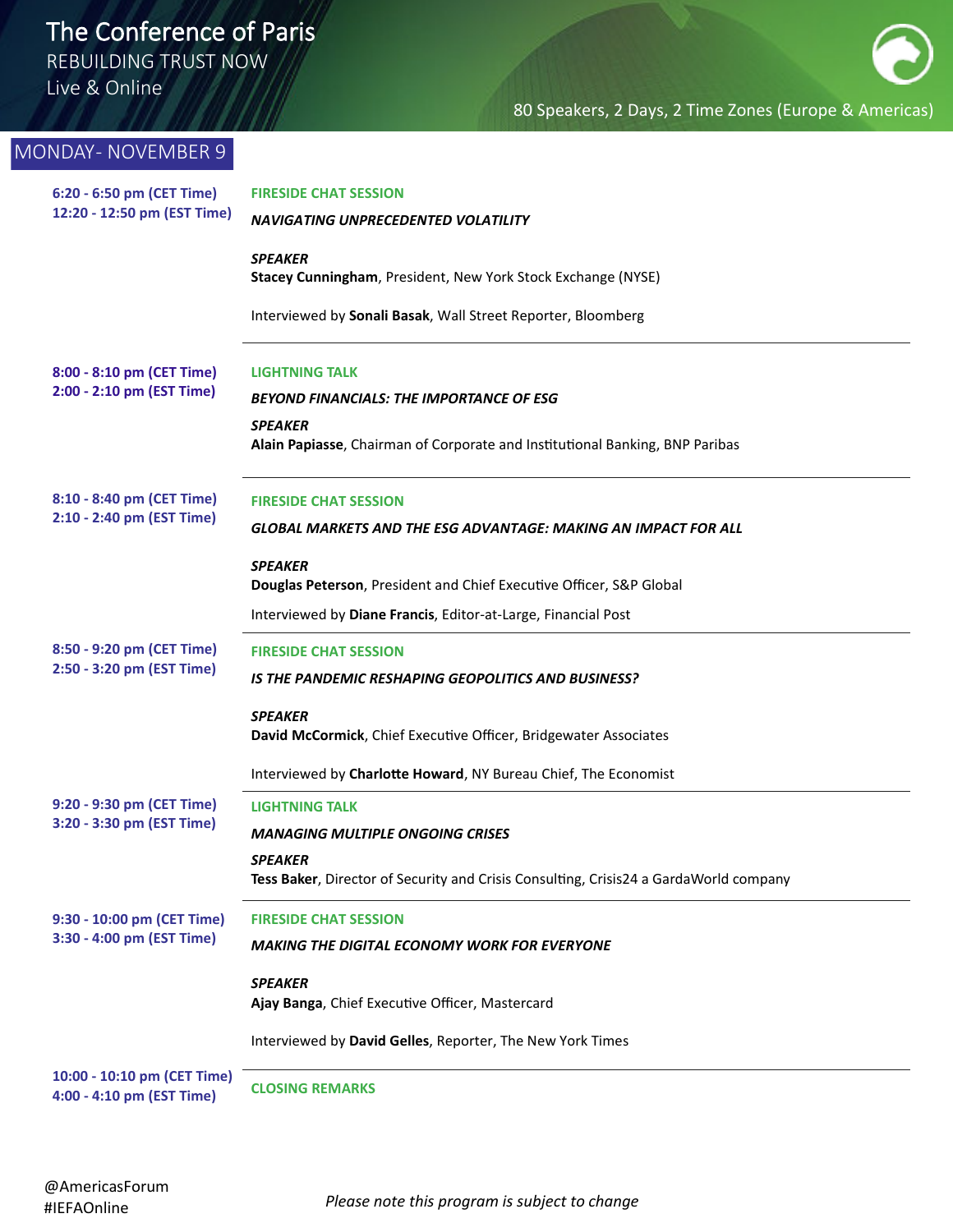REBUILDING TRUST NOW

Live & Online

| <b>TUESDAY- NOVEMBER 10</b>                              |                                                                                                                                                                                                                                                 |
|----------------------------------------------------------|-------------------------------------------------------------------------------------------------------------------------------------------------------------------------------------------------------------------------------------------------|
| 9:00 - 9:10 am (CET Time)                                | <b>OPENING REMARKS</b>                                                                                                                                                                                                                          |
|                                                          | <b>SPEAKER</b><br>Anne Hidalgo, Mayor of Paris                                                                                                                                                                                                  |
| 9:10 - 9:20 am (CET Time)                                | <b>KEYNOTE ADDRESS</b>                                                                                                                                                                                                                          |
|                                                          | <b>SPEAKER</b><br>Bruno Le Maire, Minister of the Economy, Finance and the Recovery, France                                                                                                                                                     |
| 9:20 - 9:50 am (CET Time)                                | <b>FIRESIDE CHAT SESSION</b>                                                                                                                                                                                                                    |
|                                                          | EYE ON ASIA                                                                                                                                                                                                                                     |
|                                                          | <b>SPEAKER</b><br>Christophe Weber, President and Chief Executive Officer, Takeda Pharmaceutical                                                                                                                                                |
|                                                          | Moderated by Leo Lewis, Asia Business Editor, Financial Times                                                                                                                                                                                   |
| 10:00 - 10:50 am (CET Time)                              | <b>PLENARY SESSION 3</b>                                                                                                                                                                                                                        |
|                                                          | <b>POWERING THE DIGITAL REVOLUTION</b>                                                                                                                                                                                                          |
|                                                          | <b>SPEAKERS</b><br>Thierry Dassault, Deputy Chief Executive Officer, Groupe Industriel Marcel Dassault<br>Nicolas Brien, Chief Executive Officer, France Digitale<br>Charles-Édouard Bouée, Chief Executive Officer, Alpha Intelligence Capital |
|                                                          | Moderated by Andrew W. Wyckoff, Director, Directorate for Science, Technology and Innovation<br>(STI), Organisation for Economic Co-operation and Development (OECD)                                                                            |
|                                                          | In collaboration with the Master International Economics and Development, Université Paris<br>Dauphine-PSL for the Masterclass program.                                                                                                         |
| 10:50 - 11:00 am (CET Time)                              | <b>LIGHTNING TALK</b>                                                                                                                                                                                                                           |
|                                                          | <b>WHAT DOES BIDEN'S WIN MEAN FOR EUROPE?</b>                                                                                                                                                                                                   |
|                                                          | <b>SPEAKER</b><br>Enrico Letta, Dean, Paris School of International Affairs (PSIA), Sciences Po; and Former Prime Minister of<br>Italy (2013-2014)                                                                                              |
| 11:00 - 11:50 am (CET Time)                              | <b>PLENARY SESSION 4</b>                                                                                                                                                                                                                        |
| 5:00 - 5:50 am (EST Time)                                | <b>REINVENTING MOBILITY</b>                                                                                                                                                                                                                     |
|                                                          | <b>SPEAKERS</b><br>Catherine Guillouard, Chairwoman and Chief Executive Officer, RATP Group<br>Florent Menegaux, Chief Executive Officer, Michelin<br>Marie-Ange Debon, Executive Chairwoman, Keolis                                            |
|                                                          | Moderated by Monique Leroux, Vice-Chairman, Fiera Holdings Inc.; and and Chair of the Industry<br>Strategy Council, Government of Canada                                                                                                        |
| 11:50 - 12:00 pm (CET Time)<br>5:50 - 6:00 am (EST Time) | <b>LIGHTNING TALK</b>                                                                                                                                                                                                                           |
|                                                          | <b>FINANCING THE FIGHT AGAINST CLIMATE CHANGE</b>                                                                                                                                                                                               |
|                                                          | <b>SPEAKER</b>                                                                                                                                                                                                                                  |
| @AmericasForum<br>#IEFAOnline                            | Stéphanie Émond, Chief Impact Officer, FinDev Canada<br>Please note this program is subject to change                                                                                                                                           |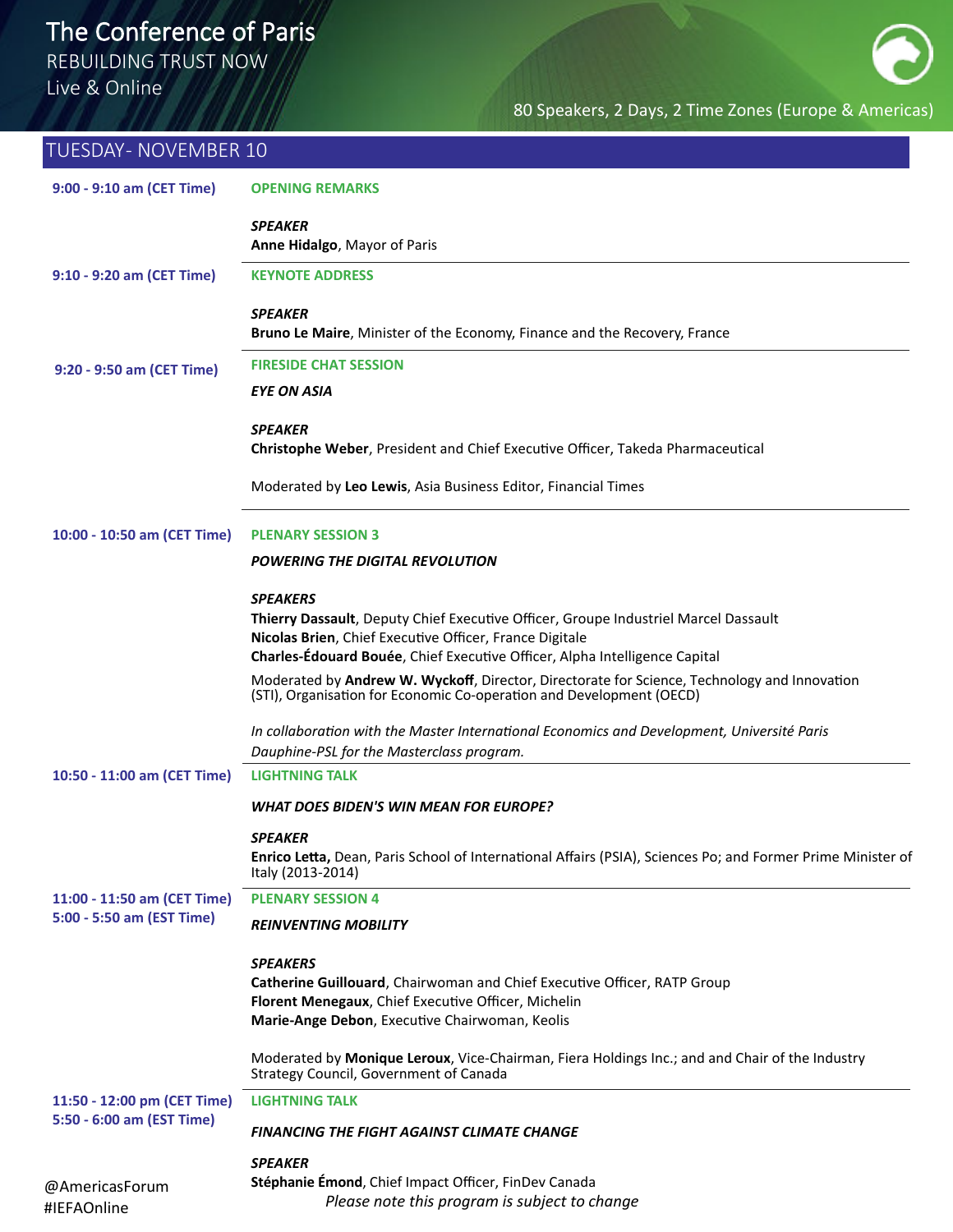REBUILDING TRUST NOW

Live & Online

| <b>TUESDAY- NOVEMBER 10</b>                              |                                                                                                                                                                    |
|----------------------------------------------------------|--------------------------------------------------------------------------------------------------------------------------------------------------------------------|
| 12:00 - 12:50 pm (CET Time)<br>6:00 - 6:50 am (EST Time) | <b>PLENARY SESSION 5</b>                                                                                                                                           |
|                                                          | <b>ENSURING RESILIENCE IN A RENEWABLE ENERGY MIX</b>                                                                                                               |
|                                                          | <b>SPEAKERS</b>                                                                                                                                                    |
|                                                          | Benoît Potier, Chairman and Chief Executive Officer, Air Liquide                                                                                                   |
|                                                          | Didier Holleaux, Executive Vice President, ENGIE                                                                                                                   |
|                                                          | José Luis Manzano, President, Integra Capital                                                                                                                      |
|                                                          | Moderated by David Hostert, Head of EMEA Research, BloombergNEF                                                                                                    |
|                                                          | In collaboration with the Master International Economics and Development, Université Paris Dauphine-<br>PSL for the Masterclass program.                           |
| 1:00 - 1:30 pm (CET Time)                                | <b>FIRESIDE CHAT SESSION</b>                                                                                                                                       |
| 7:00 - 7:30 am (EST Time)                                | <b>COVID-19 AND THE GLOBAL BUSINESS AGENDA</b>                                                                                                                     |
|                                                          | <b>SPEAKER</b>                                                                                                                                                     |
|                                                          | Kevin Sneader, Global Managing Partner, McKinsey & Company                                                                                                         |
|                                                          | Interviewed by Fabrice Nodé-Langlois, Head of International Economy, Le Figaro                                                                                     |
| 1:30 - 1:40 pm (CET Time)                                | <b>LIGHTNING TALK</b>                                                                                                                                              |
| 7:30 - 7:40 am (EST Time)                                | THE ECONOMIC REVIVAL PATH AMIDST THE PANDEMIC                                                                                                                      |
|                                                          | <b>SPEAKER</b>                                                                                                                                                     |
|                                                          | Alexandra Dublanche, Vice President, Paris Region, in charge of Economic Development, Agriculture and<br>Rural Affairs, Région Île-de-France                       |
| 1:40 - 2:10 pm (CET Time)                                | <b>FIRESIDE CHAT SESSION</b>                                                                                                                                       |
| 7:40 - 8:10 am (EST Time)                                | <b>INVESTING GREENER NOW!</b>                                                                                                                                      |
|                                                          | <b>SPEAKER</b>                                                                                                                                                     |
|                                                          | Laurence D. Fink, Founder, Chairman and Chief Executive Officer, BlackRock                                                                                         |
|                                                          | Interviewed by Paul Desmarais Jr., Chairman, Power Corporation of Canada                                                                                           |
| 2:20 - 2:50 pm (CET Time)                                | <b>FIRESIDE CHAT SESSION</b>                                                                                                                                       |
| 8:20 - 8:50 am (EST Time)                                | <b>WHAT ROADMAP TO FUTURE GROWTH?</b>                                                                                                                              |
|                                                          | <b>SPEAKER</b>                                                                                                                                                     |
|                                                          | James P. Gorman, Chairman and Chief Executive Officer, Morgan Stanley                                                                                              |
|                                                          | Interviewed by Amanda Lang, Anchor, BNN Bloomberg                                                                                                                  |
| 3:00 - 3:50 pm (CET Time)                                | <b>PLENARY SESSION 6</b>                                                                                                                                           |
| 9:00 - 9:50 am (EST Time)                                | THE NEXT ERA IN HEALTHCARE                                                                                                                                         |
|                                                          | <b>SPEAKER</b>                                                                                                                                                     |
|                                                          | Robert A. Bradway, Chairman and Chief Executive Officer, Amgen<br>Stanley M. Bergman, Chairman and Chief Executive Officer, Henry Schein                           |
|                                                          | Moderated by Frank Holder, Managing Director, Head of Latin America and Global Head of<br>Investigations and Strategic Intelligence, Berkeley Research Group (BRG) |
| @AmericasForum<br>#IEFAOnline                            | Please note this program is subject to change                                                                                                                      |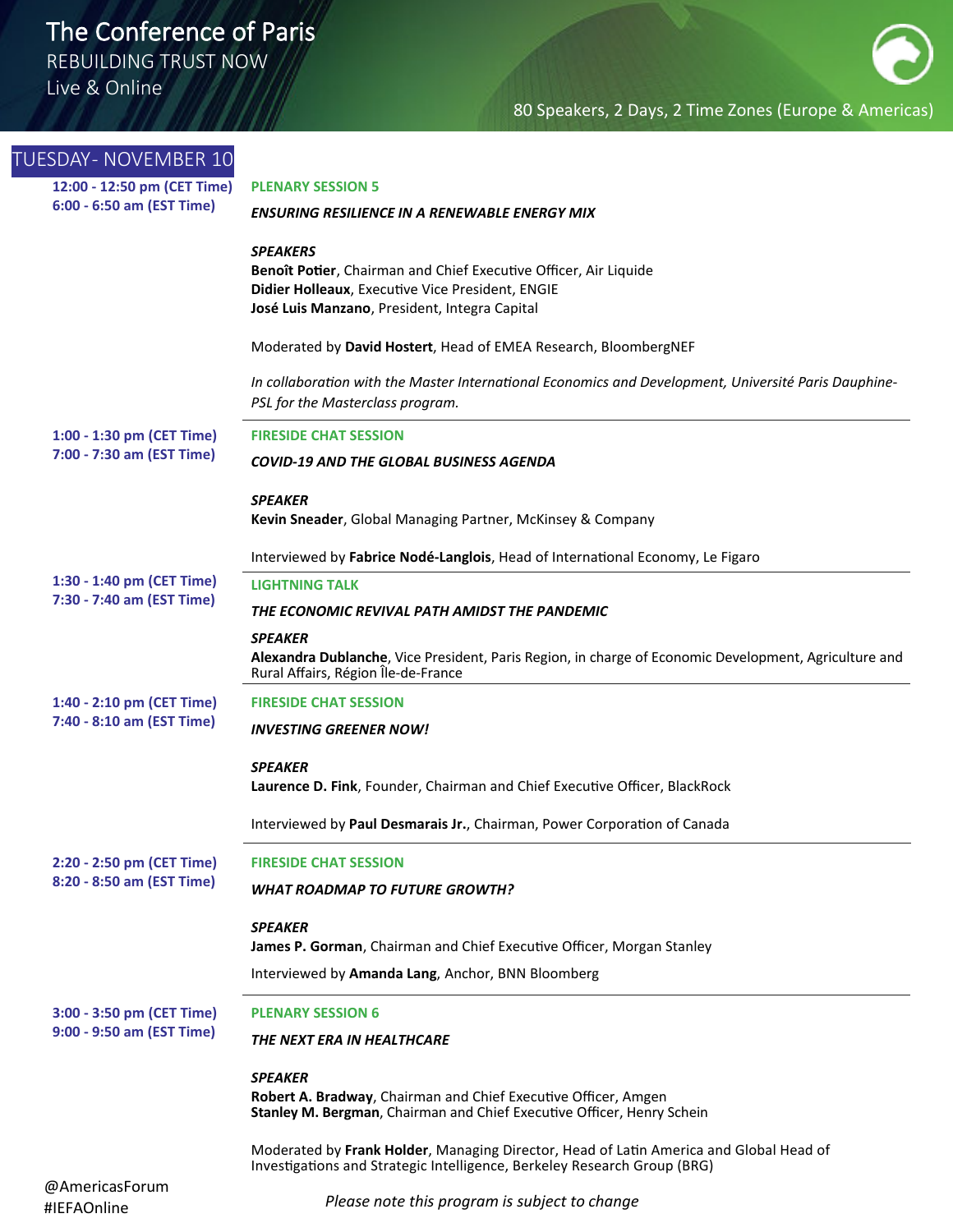REBUILDING TRUST NOW

Live & Online

### 80 Speakers, 2 Days, 2 Time Zones (Europe & Americas)

| TUESDAY- NOVEMBER 10                                     |                                                                                                                                                                                                                                                                                                                                        |
|----------------------------------------------------------|----------------------------------------------------------------------------------------------------------------------------------------------------------------------------------------------------------------------------------------------------------------------------------------------------------------------------------------|
| 3:50 - 4:00 pm (CET Time)<br>9:50 - 10:00 am (EST Time)  | <b>PLENARY SESSION 7 OPENING REMARKS</b><br>THE IMPORTANCE OF PURPOSE: A MORE HUMAN AND RESPONSIBLE CAPITALISM                                                                                                                                                                                                                         |
|                                                          | <b>SPEAKER</b><br>Yves Perrier, Chief Executive Officer, Amundi                                                                                                                                                                                                                                                                        |
| 4:00 - 4:50 pm (CET Time)<br>10:00 - 10:50 am (EST Time) | <b>PLENARY SESSION 7</b><br>THE IMPORTANCE OF PURPOSE: A MORE HUMAN AND RESPONSIBLE CAPITALISM                                                                                                                                                                                                                                         |
|                                                          | <b>SPEAKERS</b><br>Claire Waysand, interim Chief Executive Officer, ENGIE<br>Benoît Coquart, Chief Executive Officer, Legrand<br>Stefano Pessina, Executive Vice Chairman and Chief Executive Officer, Walgreens Boots Alliance<br>Anne M. Finucane, Vice Chairman, Bank of America; and Chairman of the Board, Bank of America Europe |
|                                                          | Moderated by Sasha Vakulina, Business Editor, Euronews                                                                                                                                                                                                                                                                                 |
| 5:00 - 5:50 pm (CET Time)<br>11:00 - 11:50 am (EST Time) | <b>PLENARY SESSION 8</b><br><b>EMBRACING CHANGE: ADAPTING TO THE NEW NORMAL</b>                                                                                                                                                                                                                                                        |
|                                                          | <b>SPEAKERS</b><br>Jonas Prising, Chairman and Chief Executive Officer, ManpowerGroup<br>Jean-Paul Agon, Chairman and Chief Executive Officer, L'Oréal<br>Mellody Hobson, President and Co-Chief Executive Officer, Ariel Investments; and Vice Chairman,<br><b>Starbucks Corporation</b>                                              |
|                                                          | Manny Maceda, Global Chief Executive Officer, Bain & Company<br>Ian G. McKay, Chief Executive Officer, Invest in Canada                                                                                                                                                                                                                |
|                                                          | Interviewed by Vanessa Kortekaas, Executive Producer, Financial Times                                                                                                                                                                                                                                                                  |
| 5:50 - 6:00 pm (CET Time)<br>11:50 - 12:00 pm (EST Time) | <b>LIGHTNING TALK</b><br>STRENGTHENING GOVERNANCE, RESTORING TRUST                                                                                                                                                                                                                                                                     |
|                                                          | <b>SPEAKER</b><br>Pierre Moscovici, President, Cour des comptes, France                                                                                                                                                                                                                                                                |
| 6:00 - 6:30 pm (CET Time)<br>12:00 - 12:30 pm (EST Time) | <b>FIRESIDE CHAT SESSION</b><br>RESHAPING GLOBAL SUPPLY CHAINS                                                                                                                                                                                                                                                                         |
|                                                          | <b>SPEAKER</b><br>Darius Adamczyk, Chairman and Chief Executive Officer, Honeywell                                                                                                                                                                                                                                                     |
|                                                          | Interviewed by Jason Kelly, NY Bureau Chief, Bloomberg; Co-Anchor, Bloomberg Businessweek                                                                                                                                                                                                                                              |
|                                                          |                                                                                                                                                                                                                                                                                                                                        |

*Please note this program is subject to change*